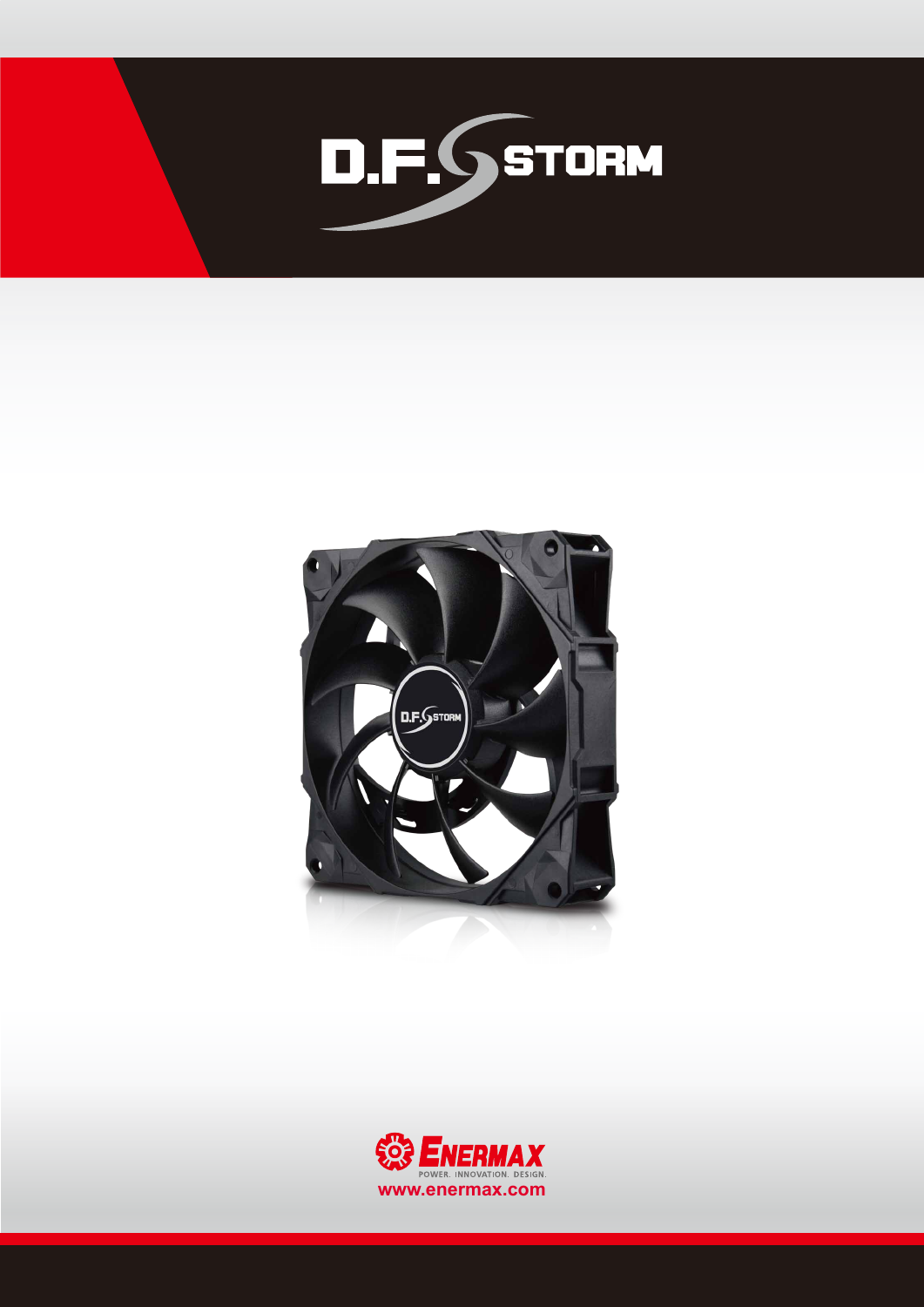

# **Exclusive self-cleaning solution Super high 3,500 RPM Twister Bearing fan Perfect for overclocking and gaming system**

D.F. STORM – a high speed 3,500 RPM fan, equipped with leading Twister Bearing technology. This industrial-grade fan features the patented DFRTM technology, which allows the fan to blow away dust to prolong its lifespan. D.F. STORM also incorporates the patented APS PWM control for 3 different RPM ranges: 1500-2200/2800/3500, enabling users to adjust the fan speed range according to their system needs.



# **Features**

■ Patented DFR<sup>™</sup> technology instantly blows away the dust to prolong the lifespan

○ **How it works**



**1. Patented DFR blows away the dust (full speed) 2. Shift back to normal spin** *Within 10 sec. After 10 sec.*



*After 6 months*



**With DFR technology Without DFR technology (more dust accumulates)**

#### **13,500 RPM for industrial application**

Designed for extreme applications and conditions (hardcore gaming rigs, servers, industrial systems, supercomputing, etc). The maximum 3,500 RPM is set for extraordinary high cooling performance.

\* Please use the 4-Pin adaptor included to power the fan directly from the power supply unit when the Turbo Mode (1500-3500RPM) is selected.

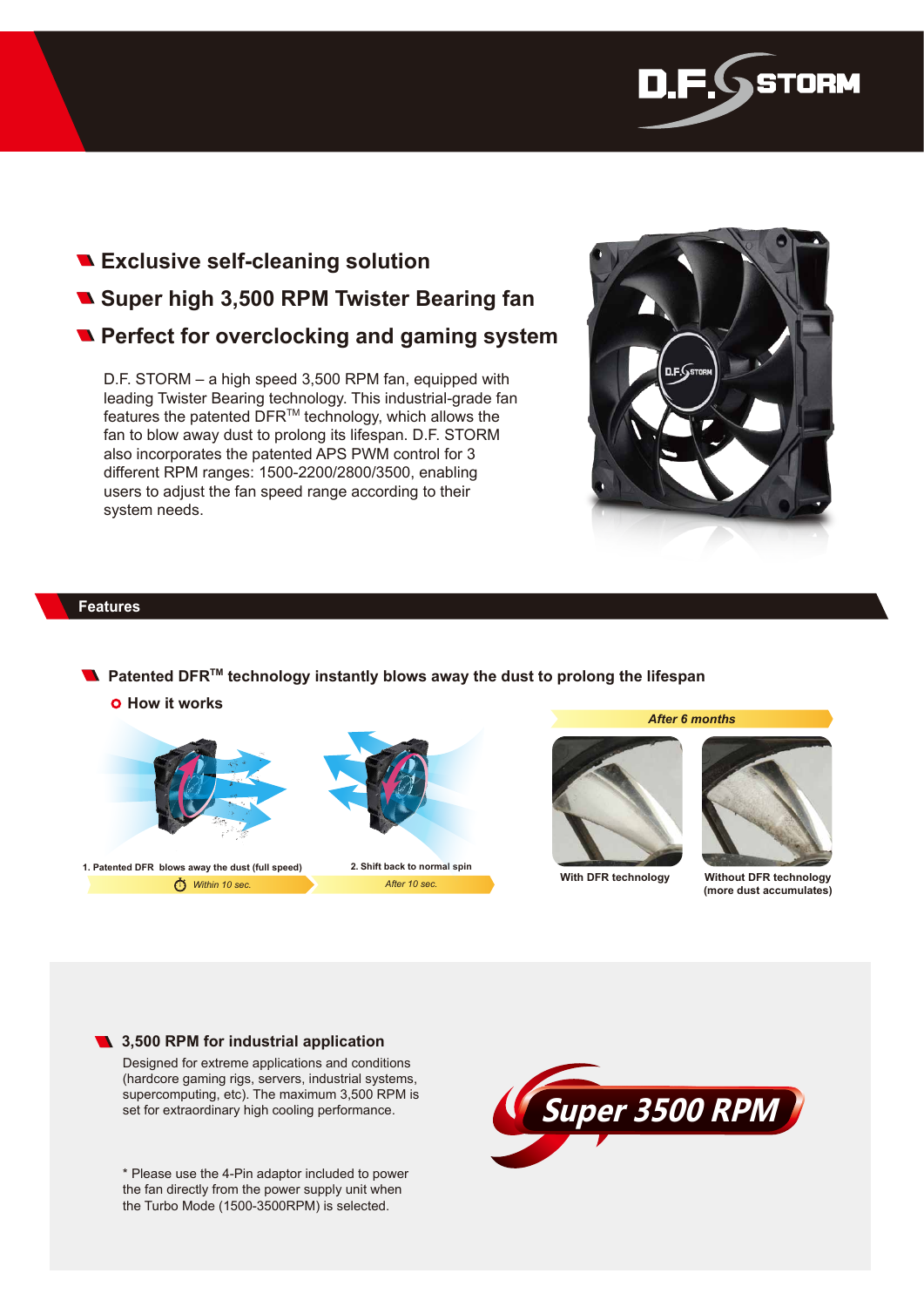#### **Storm-Flow blades generate +30% airflow and enhance airflow momentum**

Innovative Storm-Flow blade design comes with sophisticated inclination inlet & outlet angles, which generates up to 30% more airflow than normal blades. The extremely strong airflow (up to 263.48m<sup>3</sup>/h) and high static pressure (up to 11.13mm-H2O) make D.F. STORM ideal for extreme applications



### **R** Patented APS (Adjustable Peak Speed) with **control switch provides 3 peak RPM options**

With LED indicator and the APS switch, users can easily indentify the current RPM setting

#### **APS PWM Control**

| *Performance: 1500~2200 RPM (Blue indicator)   |                     |            |
|------------------------------------------------|---------------------|------------|
| *Overclocking: 1500~2800 RPM (Green indicator) |                     |            |
| *Turbo :                                       | 1500~3500 RPM (Red) | indicator) |







#### **Ratented Twister Bearing technology for long lifetime and low noise**

Smooth and persistently reliable operation thanks to the patented Twister Bearing technology. Along with more industrial grade components (double-layer PCB, larger magnet, etc.) to ensure 160,000 hours MTBF even at high operating temperatures.





Detachable blade for easy cleaning